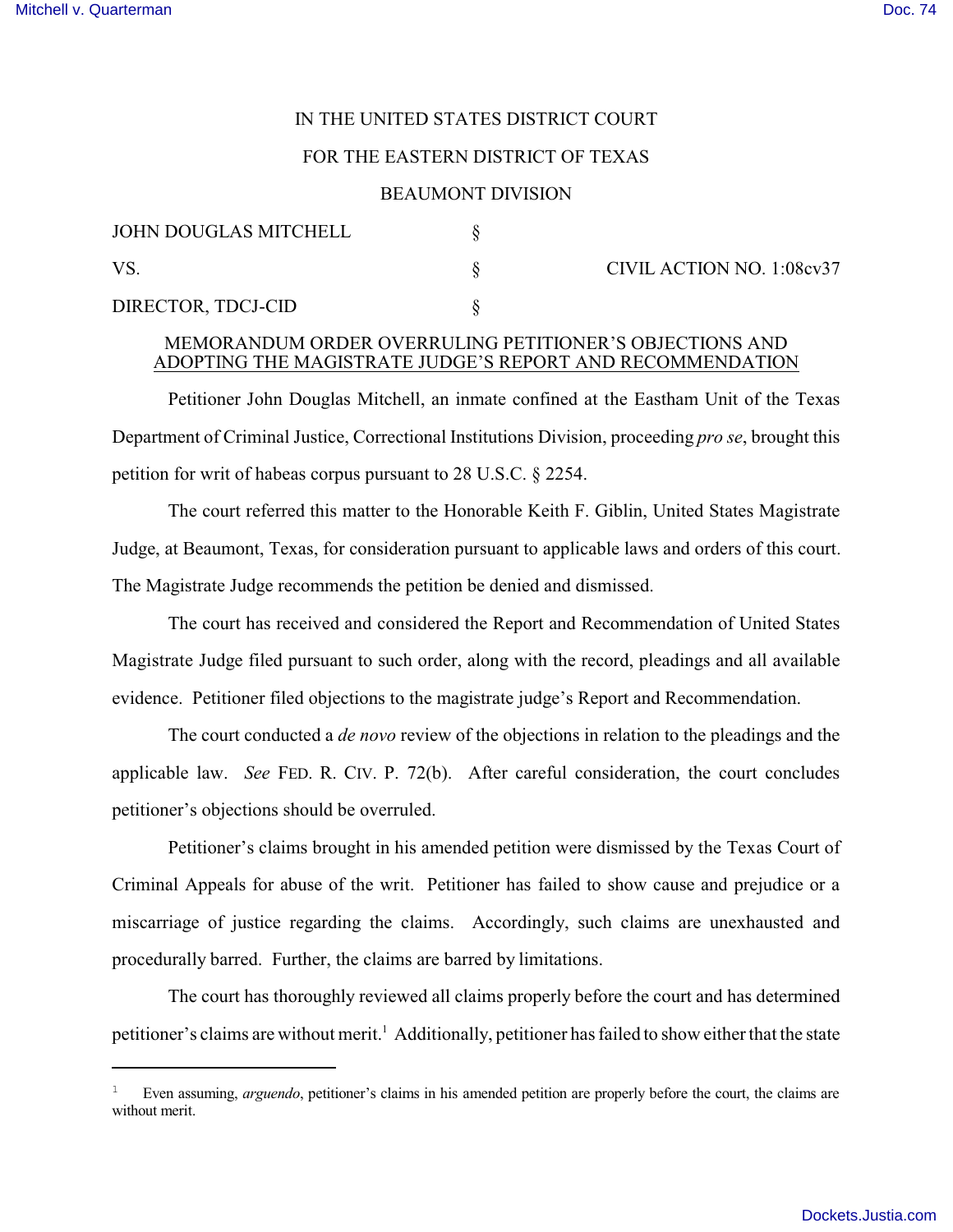court adjudication was contrary to, or involved an unreasonable application of, clearly established federal law, as determined by the Supreme Court of the United States or that the state court adjudication resulted in a decision that was based on an unreasonable determination of the facts in light of the evidence presented in the state court proceeding. Accordingly, petitioner's petition for writ of habeas corpus should be denied.

Furthermore, petitioner is not entitled to the issuance of a certificate of appealability. An appeal from a judgment denying federal habeas corpus relief may not proceed unless a judge issues a certificate of appealability. *See* 28 U.S.C. § 2253; FED.R.APP.P. 22(b). The standard for granting a certificate of appealability, like that for granting a certificate of probable cause to appeal under prior law, requires the movant to make a substantial showing of the denial of a federal constitutional right. *See Slack v. McDaniel*, 529 U.S. 473, 483-84 (2000); *Elizalde v. Dretke*, 362 F.3d 323, 328 (5th Cir. 2004); *see also Barefoot v. Estelle*, 463 U.S. 880, 893 (1982). In making that substantial showing, the movant need not establish that he should prevail on the merits. Rather, he must demonstrate that the issues are subject to debate among jurists of reason, that a court could resolve the issues in a different manner, or that the questions presented are worthy of encouragement to proceed further. *See Slack*, 529 U.S. at 483-84. Any doubt regarding whether to grant a certificate of appealability is resolved in favor of the movant, and the severity of the penalty may be considered in making this determination. *See Miller v. Johnson*, 200 F.3d 274, 280-81 (5th Cir.), *cert. denied*, 531 U.S. 849 (2000).

Here, petitioner has not shown that anyof the issues raised by his claims are subject to debate among jurists of reason. The factual and legal questions advanced by petitioner are not novel and have been consistently resolved adversely to his position. In addition, the questions presented are not worthy of encouragement to proceed further. Therefore, petitioner has failed to make a sufficient showing to merit the issuance of a certificate of appealability. Accordingly, a certificate of appealability shall not be issued.